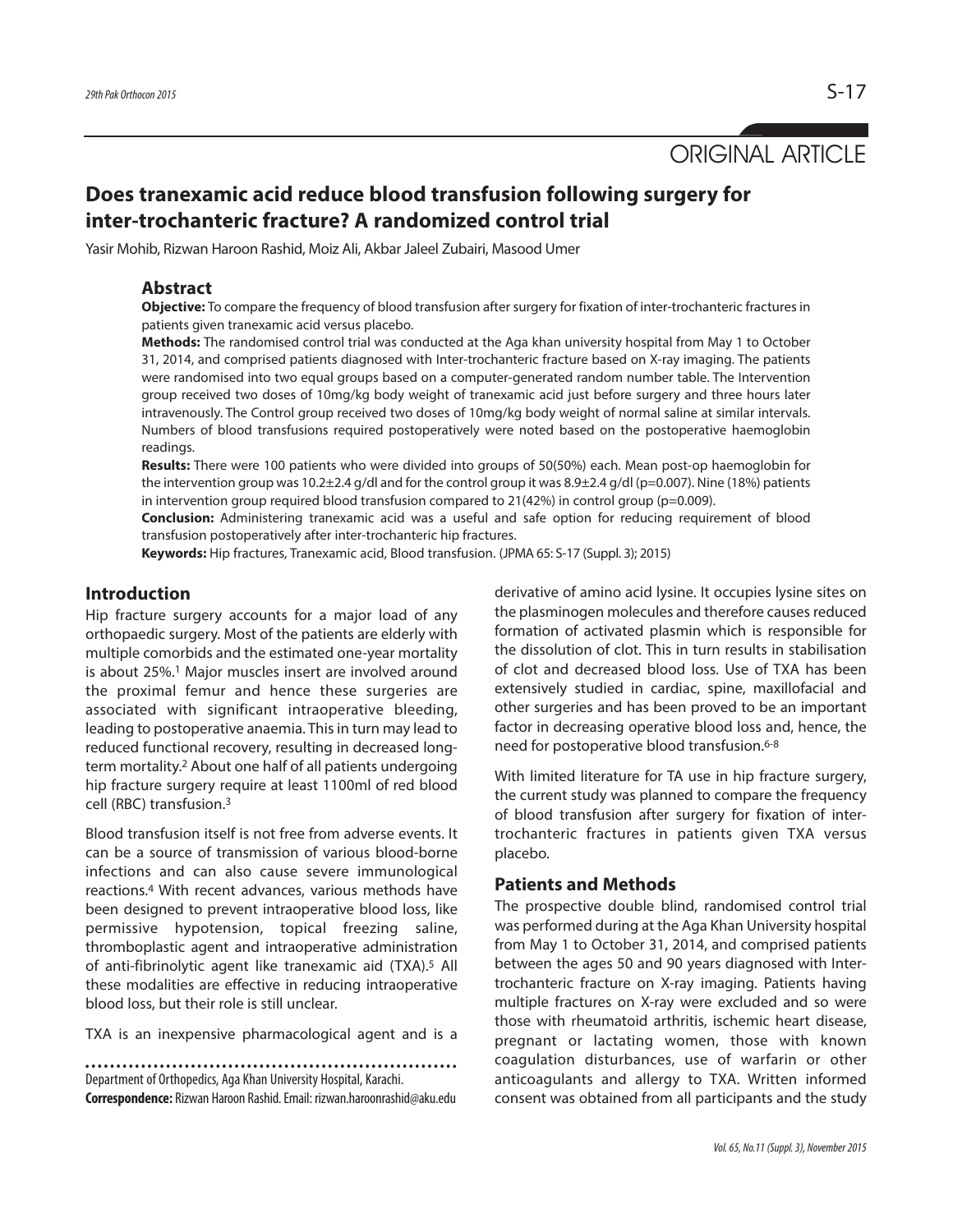was approved by the institutional ethics review committee.

The patients were randomly allocated into two equal groups using a computer-generated random number table which was prepared using the help of a senior statistician. Patients in intervention TXA group received two doses of 15mg/kg body weight of TXA, while those in the control group received two doses of 15mg/kg body weight of placebo which was normal saline, intravenously. In both groups the first dose was administered just before surgery and the second was given 3 hours later. An orthopaedic Resident not part of the primary surgical team was responsible for administration of the placebo or TXA while keeping the investigator and primary surgery team blinded. Neither the patient nor the investigator knew of the group allocation.

Haemoglobin (Hb) was measured preoperatively (pre-op Hb) and at 24 hours postoperatively (post-op Hb). All patients were given routine prophylaxis for DVT with injection Enoxaparin 40mg subcutaneously once a day. To minimise bias, all patients were operated upon by a senior orthopaedic surgeon with minimum 5 years of experience. Patients who were required to receive blood transfusion were noted. Blood was transfused if the postop Hb was <7g/dl.

Data was analysed using SPSS 20. Continuous variables were expressed as mean  $\pm$  standard deviation (SD) and categorical variables were expressed as frequencies and percentages. For comparison of means, Independent sample t-test was used and Chi-square test was used for comparison of categorical variables. P<0.05 was considered significant.

### **Results**

There were 100 patients who were divided into groups of 50(50%) each. There were no significant differences between the groups in terms of age, gender, site, pre-op

**Table-1: Baseline Characteristics.** 

| <b>Characteristics</b>     | Intervention group<br>$(n=50)$ | <b>Control group</b><br>$(n=50)$ | P-value |
|----------------------------|--------------------------------|----------------------------------|---------|
| Age (years)<br>Gender      | $69.0 \pm 10.0$                | $70 + 9.4$                       | 0.6     |
| Male                       | 21                             | 24                               | 0.5     |
| Female                     | 29                             | 26                               |         |
| Site                       |                                |                                  |         |
| Right                      | 27                             | 31                               | 0.4     |
| Left                       | 23                             | 19                               |         |
| Pre-op Haemoglobin (g/dl)  | $11.5 \pm 1.8$                 | $11.3 + 1.7$                     | 0.7     |
| Duration of surgery (mins) | $112.9 + 46.7$                 | $112.3 + 47.7$                   | 0.9     |

**Table-2:** Comparison of blood transfusion between intervention and control groups.

|                       | <b>Blood Transfusion</b> |            | P-value | <b>Relative Risk</b> |  |
|-----------------------|--------------------------|------------|---------|----------------------|--|
|                       | Yes $(n=50)$             | $No(n=50)$ |         |                      |  |
| TXA group             | 9(18%)                   | 41 (82%)   | 0.009   | $0.51(0.29-0.92)$    |  |
| Control group         | 21 (42%)                 | 29 (58%)   |         |                      |  |
| TXA: Tranexamic acid. |                          |            |         |                      |  |

Hb and duration of surgery (p>0.05 each) (Table-1).

The mean post-op Hb 24 hours after surgery was 10.2±2.4 g/dl for the intervention group, while it was 8.9±2.4 g/dl for the control group (p=0.007).

There was a significant difference in the requirement of blood transfusion between the groups (p=0.009) (Table-2). The relative risk (RR) for transfusion was 0.51 when TXA was administered compared to when placebo was administered.

### **Discussion**

The role of TXA in reducing surgery-related blood loss, and, hence, the need for blood transfusion, has been researched a lot in different surgical fields, including orthopaedics. A randomised control trial (RCT) performed in 2001 showed that there was significantly less intraoperative blood loss and need for blood transfusion in patients receiving TXA for scoliosis surgery. <sup>7</sup> A metaanalysis of 129 RCTs, carried out in 2012 also concluded that the probability of receiving transfusion after surgery was reduced by one-third after administering TXA.<sup>9</sup> Benoni G et al. conducted a study to assess the role of TXA in total knee replacement (TKR). Two doses of 10mg/kg body weight of TXA were administered; one before release of tourniquet and the second three hours later. Giving TXA significantly reduced the amount of blood loss and the need for blood transfusion. <sup>10</sup> Similarly, other trials and meta-analyses have also shown similar results after total hip and knee replacement procedures. 11-13

Despite having many studies to evaluate the role of TXA in surgeries, limited literature is available on its role in hip fracture surgeries. In an RCT, TXA was administered as an initial bolus dose of 500mg before surgery followed by continuous infusion at 1mg/kg/h for the duration of surgery. Results showed that the differences in mean reduction in Hb and mean volume of blood loss postoperatively between TXA and placebo groups were significant. In addition, only 7 out of 45 patients in TXA group required blood transfusion compared to 18 out of 45 in placebo group and the difference was again significant. <sup>5</sup> On the contrary, another RCT in 2010 concluded that there was no significant difference in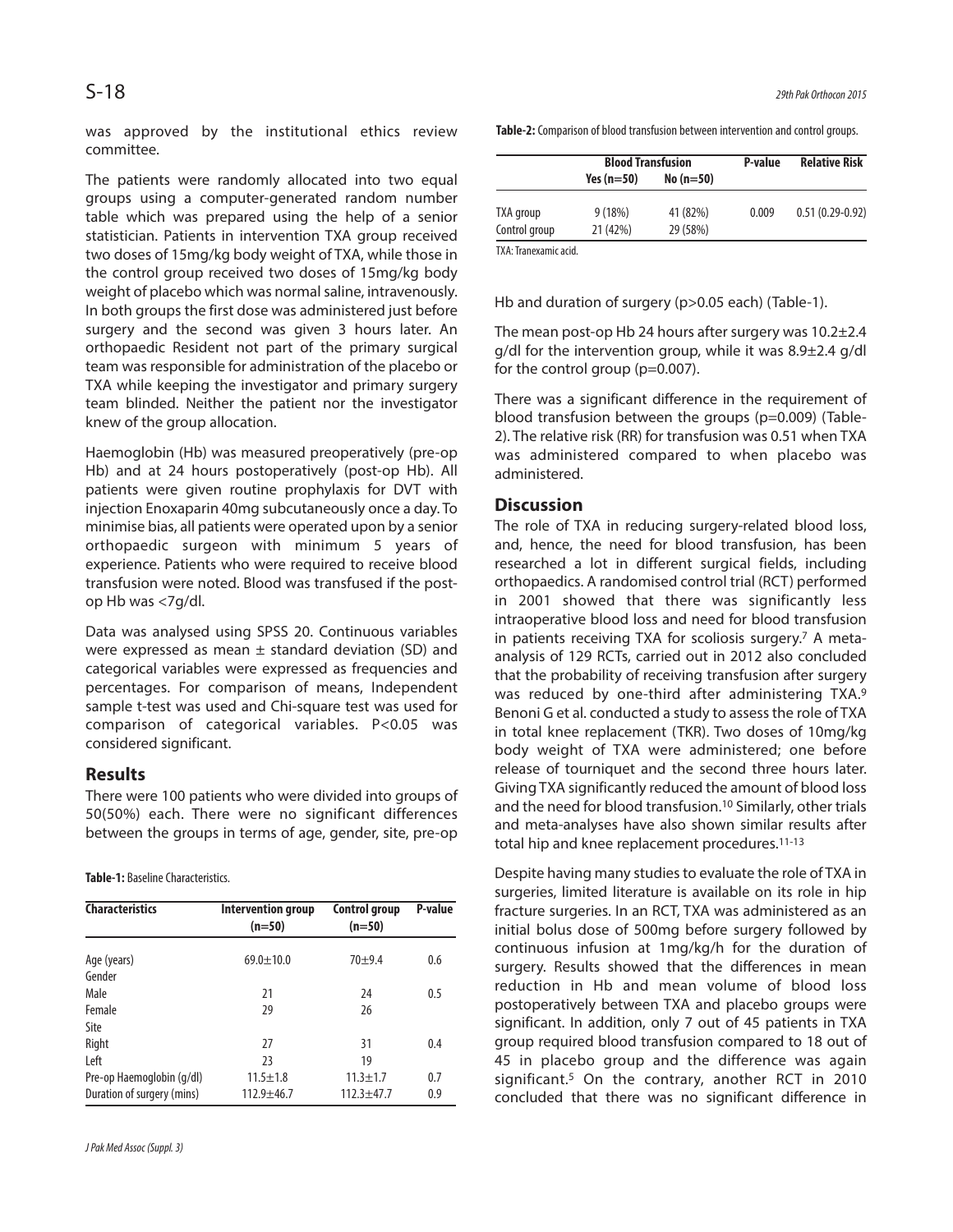blood transfusion rates between TXA and placebo groups after surgery for hip fracture. <sup>3</sup> Therefore, although effectiveness of TXA in reducing post-surgical blood loss and transfusion requirements have been shown by multiple studies, but its effectiveness, specifically in hip fracture surgeries, is yet to be established.

Blood loss in hip fracture surgeries is different from those in elective procedures of hip and knee joint because in hip fractures, the fibrinolytic system gets activated at the time of trauma and continues to increase during surgery. <sup>5</sup> As a result, these surgeries are associated with increased blood loss and increased requirement of blood transfusions. Therefore, it is important to assess the role of TXA in hip fracture surgeries separately. The current study showed that in hip fracture surgery, the need for blood transfusion was significantly reduced in patients receiving TA, as 18% patients in intervention group versus 42% in control group required blood transfusion. This is comparable to a trial in which 15.5% patients in TXA group and 40% in control group required transfusion after hip fracture surgery. <sup>5</sup> These results substantiate the findings of previously mentioned studies regarding the importance of TXA in surgical procedures.

The pre-op and post-op Hb was also comparable to another study conducted in Iran in 2007 in which a bolus dose of 15mg/kg body weight of TXA was administered at the time of induction of anaesthesia. The pre-op Hb for TXA and control group was  $11.1 \pm 2.2$  and  $11.4 \pm 1.3$  g/dl respectively and post-op Hb was  $10.1 \pm 1.4$  and  $8.9 \pm 2.1$ g/dl respectively. This study also showed that TXA is associated with reduced post-surgical blood transfusions. 14

A few surgeons also believe that TXA increases the risk of thromboembolic events, including DVT and pulmonary embolism (PE). <sup>15</sup> But during our study, no such complication was noted in the intervention group. This is also supported by a meta-analysis conducted in 2003 which concluded that TXA is not associated with an increased risk of thromboembolic accidents. 16 Administering TXA is also more cost-effective compared to transfusing blood, and therefore increasing its use in reducing the requirement for transfusion will result in decreased economic burden on health system, which is a bonus, especially in developing countries like Pakistan. 17,18

Although this study successfully proves the effectiveness of TXA, but some of the confounding factors which could have affected the results include body mass index (BMI) of the patients, American Society of Anaesthesiologists (ASA) status and use of any anti-coagulants prior to the

surgery by the patients. The study also takes into account only the post-op Hb measured 24 hours after surgery. To further substantiate the results, volume of blood loss intraoperatively and postoperatively can also be measured. Hb levels can also be measured daily for a week after surgery to evaluate the long-term effect of TXA. Further studies can also be carried out to test the effectiveness of TA in different types of orthopaedic fractures.

### **Conclusion**

Administering TXA was a safe and useful option for reducing the need for blood transfusion after surgery for inter-trochanteric hip fractures.

### **References**

- Davidson C, Merrilees MJ, Wilkinson TJ, McKie JS, Gilchrist N. Hip fracture mortality and morbidity - can we do better? N Z Med J 2001; 114: 329-32.
- 2. Lawrence VA, Silverstein JH, Cornell JE, Pederson T, Noveck H, Carson JL. Higher Hb level is associated with better early functional recovery after hip fracture repair. Transfusion 2003; 43: 1717-22.
- 3. Zufferey PJ, Miquet M, Quenet S, Martin P, Adam P, Albaladejo P, et al. Tranexamic acid in hip fracture surgery: a randomized controlled trial. Br J Anaesth 2010; 104: 23-30.
- 4. Marcucci C, Madjdpour C, Spahn DR. Allogeneic blood transfusions: benefit, risks and clinical indications in countries with a low or high human development index. Br Med Bull 2004; 70: 15-28.
- 5. Vijay BS, Bedi V, Mitra S, Das B. Role of tranexamic acid in reducing postoperative blood loss and transfusion requirement in patients undergoing hip and femoral surgeries. Saudi J Anaesth 2013; 7: 29-32.
- 6. Zabeeda D, Medalion B, Sverdlov M, Ezra S, Schachner A, Ezri T, et al. Tranexamic acid reduces bleeding and the need for blood transfusion in primary myocardial revascularization. Ann Thorac Surg 2002; 74: 733-8.
- 7. Neilipovitz DT, Murto K, Hall L, Barrowman NJ, Splinter WM. A randomized trial of tranexamic acid to reduce blood transfusion for scoliosis surgery. Anesth Analg 2001; 93: 82-7.
- 8. Weber BJ, Kjelland CB. The use of tranexamic acid for trauma patients? CJEM 2012; 14: 53-6.
- 9. Ker K, Edwards P, Perel P, Shakur H, Roberts I. Effect of tranexamic acid on surgical bleeding: systematic review and cumulative meta-analysis. BMJ 2012; 344: e3054. doi: 10.1136/bmj.e3054.
- 10. Benoni G, Fredin H. Fibrinolytic inhibition with tranexamic acid reduces blood loss and blood transfusion after knee arthroplasty: a prospective, randomised, double-blind study of 86 patients. J Bone Joint Surg Br 1996; 78: 434-40.
- 11. Johansson T, Pettersson LG, Lisander B. Tranexamic acid in total hip arthroplasty saves blood and money: a randomized, doubleblind study in 100 patients. Acta Orthop 2005; 76: 314-9.
- 12. Yang Z-G, Chen W-P, Wu L-D. Effectiveness and safety of tranexamic acid in reducing blood loss in total knee arthroplasty: a meta-analysis. J Bone Joint Surg Am 2012; 94: 1153-9.
- 13. Hiippala ST, Strid LJ, Wennerstrand MI, Arvela JV, Niemelä HM, Mäntylä SK, et al. Tranexamic acid radically decreases blood loss and transfusions associated with total knee arthroplasty. Anesth Analg 1997; 84: 839-44.
- 14. Sadeghi M, Mehr-Aein A. Does a single bolus dose of tranexamic acid reduce blood loss and transfusion requirements during hip